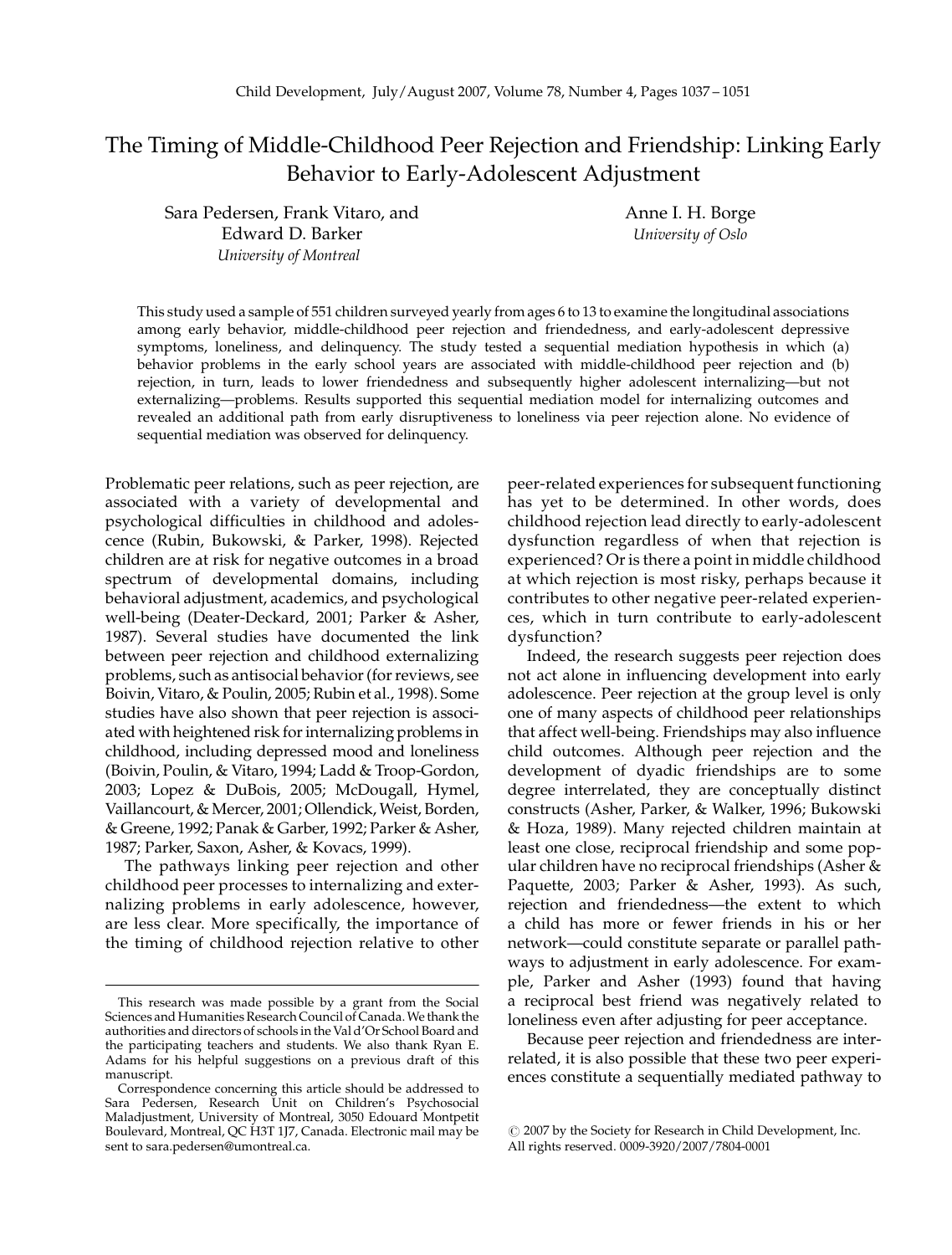early-adolescent adjustment. In particular, the relative timing of peer rejection and friendedness in childhood may be key to understanding the mechanism by which these two peer experiences affect subsequent functioning. Sullivan (1953) emphasized the importance of ''chumships,'' or close, dyadic friendships, during the preadolescent period of ages 8 to 11. In this stage of development, also referred to as middle childhood, children form strong attachments to friends and begin to value intimacy and reciprocity in these relationships. As Berndt (2004) pointed out, however, friendships do not suddenly emerge at age 8 but grow slowly in importance and intimacy into early adolescence. Peer rejection during the early part of this critical period for friendship formation may set the stage for low friendedness in the following years. For example, peer rejection may foster difficulties in establishing friendships because rejected children are avoided by other children due to the rejected child's negative reputation. Rejected status may also limit opportunities to socialize and become friends with other children during unstructured classroom time, at recess, or after school. Low friendedness, in turn, may affect adjustment into early adolescence. Indeed, peer acceptance is thought to foster the development of high-quality friendships that enhance developmental outcomes (Demir & Urberg, 2004; Nangle, Erdley, Newman, Mason, & Carpenter, 2003). Conversely, peer rejection may contribute to difficulties in establishing these high-quality, development-enhancing friendships.

An alternate sequentially mediated pathway, in which low friendedness contributes to peer rejection and, in turn, to adolescent adjustment is also possible. The alternate pathway, however, tends to receive less support in the theoretical and empirical literatures. Although both rejection and friendedness can be experienced throughout childhood and are interrelated throughout childhood, the psychological impact of each experience may differ depending on the child's developmental stage. For example, both peer acceptance and friendedness have been shown to be relatively stable during childhood but, depending on the child's age, differ in terms of importance for the child's well-being (Brendgen, Vitaro, Bukowski, Doyle, & Markiewicz, 2001; Gifford-Smith & Brownell, 2003). Gifford-Smith and Brownell's (2003) review of the literature on childhood peer relations indicates that peer acceptance is most critical early in elementary school but decreases in importance thereafter. By middle to late childhood, friendships are more central to the child's healthy development. These findings suggest that, relative to rejection, late childhood friendedness should be more strongly related to

early-adolescent adjustment. Thus, to the degree that peer rejection and friendship form a mediating pathway to adjustment, this pathway is more likely to take the form of rejection affecting adjustment through friendedness than friendedness affecting adjustment through rejection.

The extent to which peer rejection and friendedness contribute to early-adolescent adjustment via parallel pathways or the sequential mediation pathway, however, may vary depending on the type of indicators used to assess adjustment. Several studies have identified links between peer rejection or friendedness and indicators of internalizing problems, including depressive symptoms and loneliness (e.g., Boivin et al., 1994; Kiesner, 2002; Ladd & Troop-Gordon, 2003; Panak & Garber, 1992). Friendships have also been found to play a role in the processes leading to internalizing problems (Nangle et al., 2003).

On the other hand, the roles played by rejection and friendedness in predicting early-adolescent externalizing problems are less clear. Although disruptive behaviors are clearly related to a heightened risk of rejection and friendlessness in childhood (Coie & Dodge, 1998; Rubin et al., 1998), the strength of these associations declines markedly as children enter early adolescence (Boivin, Hymel, & Hodges, 2001). Some authors have found that problem behaviors may even receive support from the early-adolescent peer group (Alexander, Piazza, Mekos, & Valente, 2001; Allen, Porter, McFarland, Marsh, & McElhaney, 2005; Prinstein & Cillessen, 2003), whereas others have reported that externalizing problems, including delinquency and drug use, are unrelated to peer rejection in late childhood and early adolescence (Dishion, Capaldi, Spracklen, & Li, 1995; Ladd, 2006).

Delinquent behaviors have also been found to require the company of friends (Lacourse, Nagin, Tremblay, Vitaro, & Claes, 2003; Patterson, Dishion, & Yoerger, 2000). Hence, to the degree that rejection inhibits friendship formation—especially the formation of friendships with deviant peers—the low friendedness that could result from early peer rejection may actually lead rejected children to exhibit less delinquency and drug use than their accepted peers. Indirect evidence in support of the role of friendedness in the pathway linking early rejection to later delinquency and drug use comes from two studies by Vitaro and his colleagues (Vitaro, Brendgen, & Wanner, 2005; Vitaro, Tremblay, Kerr, Pagani, & Bukowski, 1997). In both studies, the authors found that disruptive children with no friends reported less delinquency than children with disruptive friends (although the disruptive, low-friended children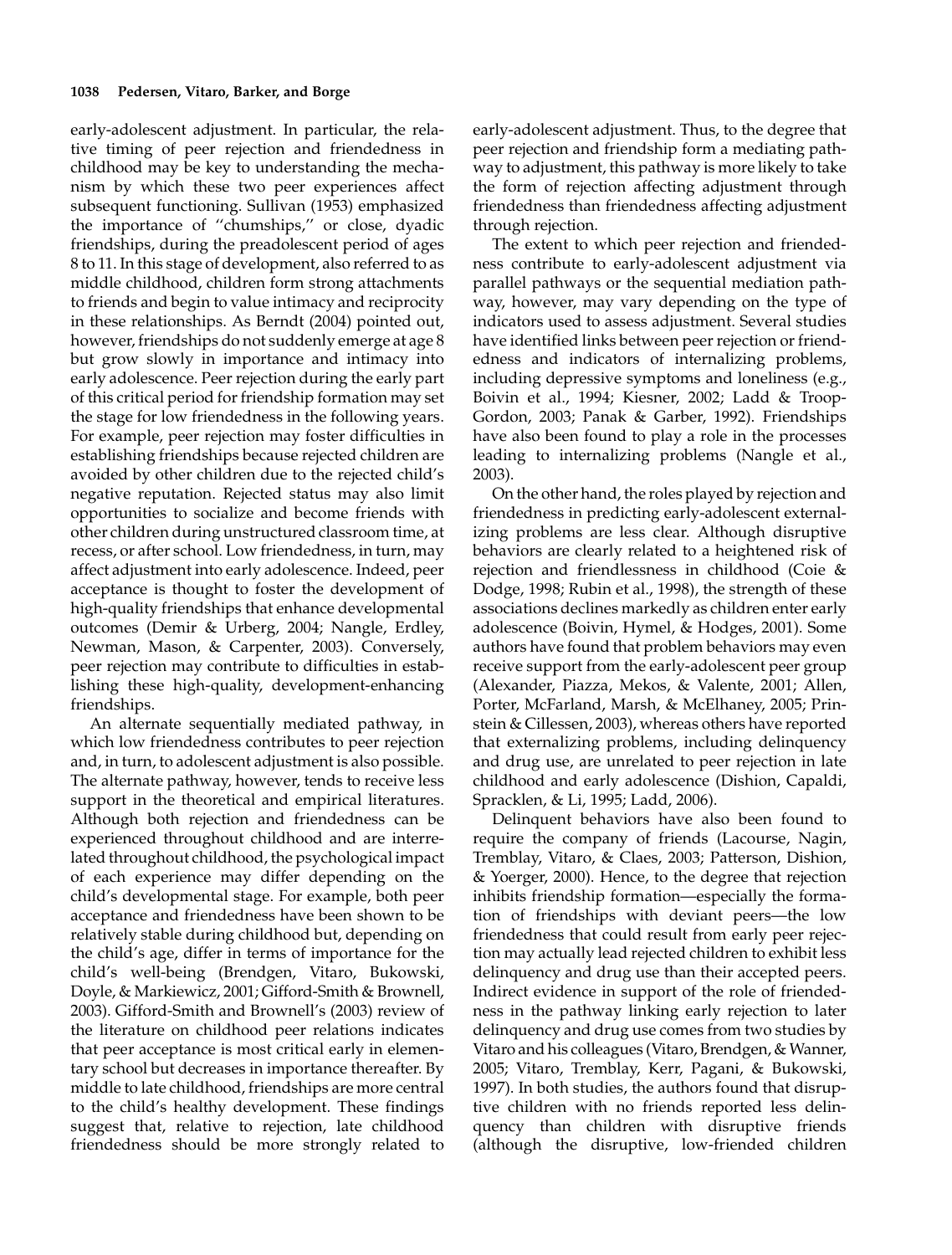reported more delinquency than children with nondisruptive friends). Other studies also suggest that friendship stability and friends' characteristics, such as deviant behavior, are better predictors of adolescent externalizing problems than the presence or absence of friends (e.g., Agnew, 1991; Berndt, Hawkins, & Jiao, 1999). Studies that examined friendedness—and not friends' characteristics or friendship quality—in middle childhood have also found friendedness to be unrelated to externalizing problems (e.g., Ladd & Troop-Gordon, 2003).

No empirical investigations, however, have tested the sequential (or alternate sequential) mediation hypothesis for specificity to internalizing or externalizing outcomes. The few studies that have attempted to test this hypothesis have targeted only internalizing problems. These studies have yielded conflicting findings. In a cross-sectional study, Nangle et al. (2003) found support for a model in which friendedness and friendship quality fully mediate the association between popularity (a construct often characterized as the opposite of rejection) and loneliness in children. In contrast, Demir and Urberg (2004) found no bivariate association between acceptance and depressed mood in their adolescent sample. This finding does not, however, necessarily conflict with the sequential mediation hypothesis. Indeed, the finding is consistent with prior research that suggests that the bivariate link between peer acceptance and mood states is stronger in childhood and attenuates during adolescence (Boivin et al., 1994; Bukowski, Pizzamiglio, Newcomb, & Hoza, 1996). If measured earlier in development, peer rejection and friendship experiences may still predict adolescent mood states.

Past studies have also failed to illuminate how the timing of rejection and friendship formation during childhood may affect internalizing and externalizing problems differently. For example, few studies have examined more than one peer experience at a time (Gifford-Smith & Brownell, 2003). Hence, no study has examined the interrelations among dyadic and group-level childhood peer processes over time and established how, together or separately, these peer processes influence adolescent adjustment. Ladd and Troop-Gordon (2003) found that rejection in Grades 1 – 3 predicted Grade 4 loneliness, internalizing problems, and externalizing problems, whereas Grade 1 – 3 friendlessness predicted only loneliness and internalizing problems. These findings, however, have not been extended to early adolescence. Therefore, it remains unclear whether the associations between childhood peer processes and adjustment are consistent throughout development or specific to childhood. In addition, although this study established that rejection in Grades 1 – 3 predicts Grade 4 friendlessness, it also remains unclear whether friendlessness, in turn, predicts internalizing or externalizing problems later in development.

Furthermore, studies that have assessed the possible mediating role of friendedness in child and adolescent development (e.g., Nangle et al., 2003) tend to be cross-sectional, which is an important limitation for showing any sequential ordering of the two peer experiences relative to the adjustment outcome. Rejection and friendedness could result from adjustment as much as they contribute to adjustment. Even the few longitudinal investigations of the effects of dyadic or group-level peer relations on development that are available in the literature tend to have short time frames of just a few years (e.g., DeRosier, Kupersmidt, & Patterson, 1994) or focus on a single developmental period (e.g., Ladd & Troop-Gordon, 2003).

Finally, studies have rarely examined the contribution of early, stable characteristics of the child, such as social withdrawal or disruptive behaviors, that may set the stage for peer rejection and low friendedness. Early anxious and socially withdrawn behaviors can both contribute to peer rejection and limit children's opportunities to form friendships (Panak & Garber, 1992). For example, in a cross-sectional study with a middle-childhood sample, Boivin and Hymel (1997) identified an association between anxiety – social withdrawal and concurrent peer-rated social preference. Disruptive behaviors have also been linked to childhood peer processes. Laird, Jordan, Dodge, Pettit, and Bates (2001) used a diverse sample of children to identify a positive relation between early behavior problems and chronic rejection in the first 4 years of schooling. Boivin and Hymel also found an association between aggression and social preference in middle childhood. Finally, Ladd and Troop-Gordon (2003) linked early disruptive behaviors not only to rejection but also to friendedness in the early school years.

The current study attempts to clarify the nature of the relations among early behavioral risk factors, childhood peer and friendship experiences, and early-adolescent internalizing and externalizing problems. To capture the dynamic interrelations between peer rejection and friendedness throughout middle childhood, peer rejection and friendedness indicators were grouped into two 2-year intervals. The first interval covered ages 8 and 9 years and the second interval covered ages 10 and 11. Together, the data span the period suggested by Sullivan (1953) as critical to friendship formation and by other authors as the time at which change may be observed in the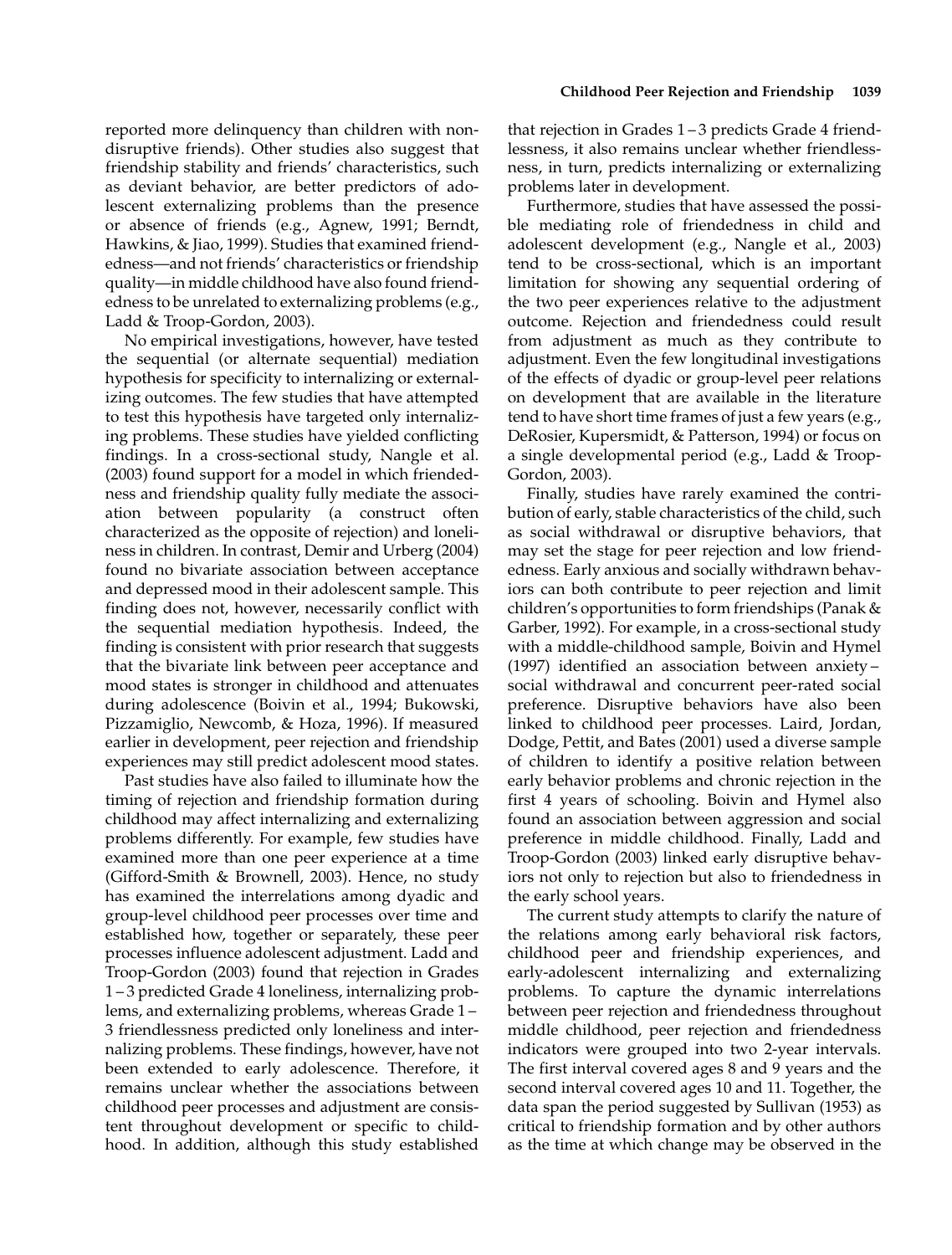relative importance of rejection at the group level and the absence of friends at the dyadic level for individual adjustment (Gifford-Smith & Brownell, 2003). The early behavior indicators (anxiety – social withdrawal and disruptive behavior) and the three earlyadolescent outcomes (depressive symptoms, loneliness, and delinquency) were also grouped into 2-year intervals (ages  $6 - 7$  and  $12 - 13$ ).

The study aims to answer the following questions: What are the indirect pathways that link early behavior, middle-childhood peer processes, and earlyadolescent development? More specifically, does early behavior predict middle-childhood rejection and friendedness? How are peer rejection and friendedness interrelated during middle childhood? Do these peer processes act independently as additive risk factors or parallel mediators of the association between early behavior and adjustment? Or is there support for a sequential mediating pathway in which early behavioral risk leads to peer rejection at the start of the critical phase for friendship formation, inhibiting the development of reciprocal friendships in middle childhood and, ultimately, contributing to risky adolescent outcomes? Alternately, does low friendedness early in middle childhood contribute to later rejection and, subsequently, to adolescent functioning? Finally, are these observed pathways specific to the type of adolescent outcome under consideration? In other words, do similar mediation pathways link early behavior to early-adolescent internalizing and externalizing outcomes?

# Method

## Sample

Participants in the present study were 551 French Canadian children (301 boys, 250 girls) from a small community in northwestern Quebec, Canada (population 30,000). They attended five elementary schools from kindergarten up to Grade 6, after which they transferred to one large high school. The elementary schools were homogeneous in size, characteristics of the children in the classes, and neighborhood characteristics. All French-speaking children in the community were targeted for study in each year of data collection, beginning in kindergarten (1986 – 1987). At least 90% of the children in the targeted classrooms participated in the study in each year. The current study uses data collected across 8 years from when the children were in kindergarten (*M* age  $= 6.10$ years,  $SD = .30$ ) to when they were in seventh grade  $(M \text{ age} = 13.09 \text{ years}, SD = .30).$ 

Children who did not participate did not receive parental permission or were absent from school on the day of data collection. Additional attrition occurred as children moved away from the area with their families. To be included in the present study, children needed to have information on a minimum of two study variables; 551 children met this criterion. However, only 163 of the 551 children in the final sample had complete data across all variables created for the study. Between 70% and 84% of data were available for each study variable. We conducted an attrition analysis in which all demographic covariates, early behavior indicators, and middle-childhood peer process variables were used to predict missingness on the early-adolescent outcome variables in a logistic regression framework. The results suggest that differential attrition did not occur. The omnibus test of the significance of the full model was nonsignificant,  $\chi^2(8)$  = 12.60, ns, as was each of the individual parameter estimates.

At kindergarten entry, 80% of children lived in twoparent families with both biological parents, 12% lived with the mother only, and 8% lived in other family configurations. Participants' socioeconomic status (SES) according to the Blishen, Carroll, and Moore (1987) Occupational Prestige Scale (described later;  $M = 40.75$ ,  $SD = 10.20$ ) was similar to the average score for a representative sample of kindergarten children throughout Quebec ( $M = 43.74$ ,  $SD =$ 12.88). Finally, 18% of the parents had completed high school, 47% had at least some post – high school education, and 35% had not graduated from high school.

Each spring (in April or May), participants spent 2 hr of classroom time answering questionnaires. The children were informed about the purpose of the study and were told that all of their answers would be confidential and that they did not have to answer any of the questions if they did not want to. Trained research assistants administered and collected the questionnaires in the absence of classroom teachers. Teachers also completed questionnaires during this period. Parents (mostly mothers) completed questionnaires sent to them by mail around the same time as the data were collected at school.

# Measures

All instruments were administered in French. Instruments that were written originally in English were translated into French and then translated back into English. English-speaking judges verified the semantic similarity between the back-translated items and the original items.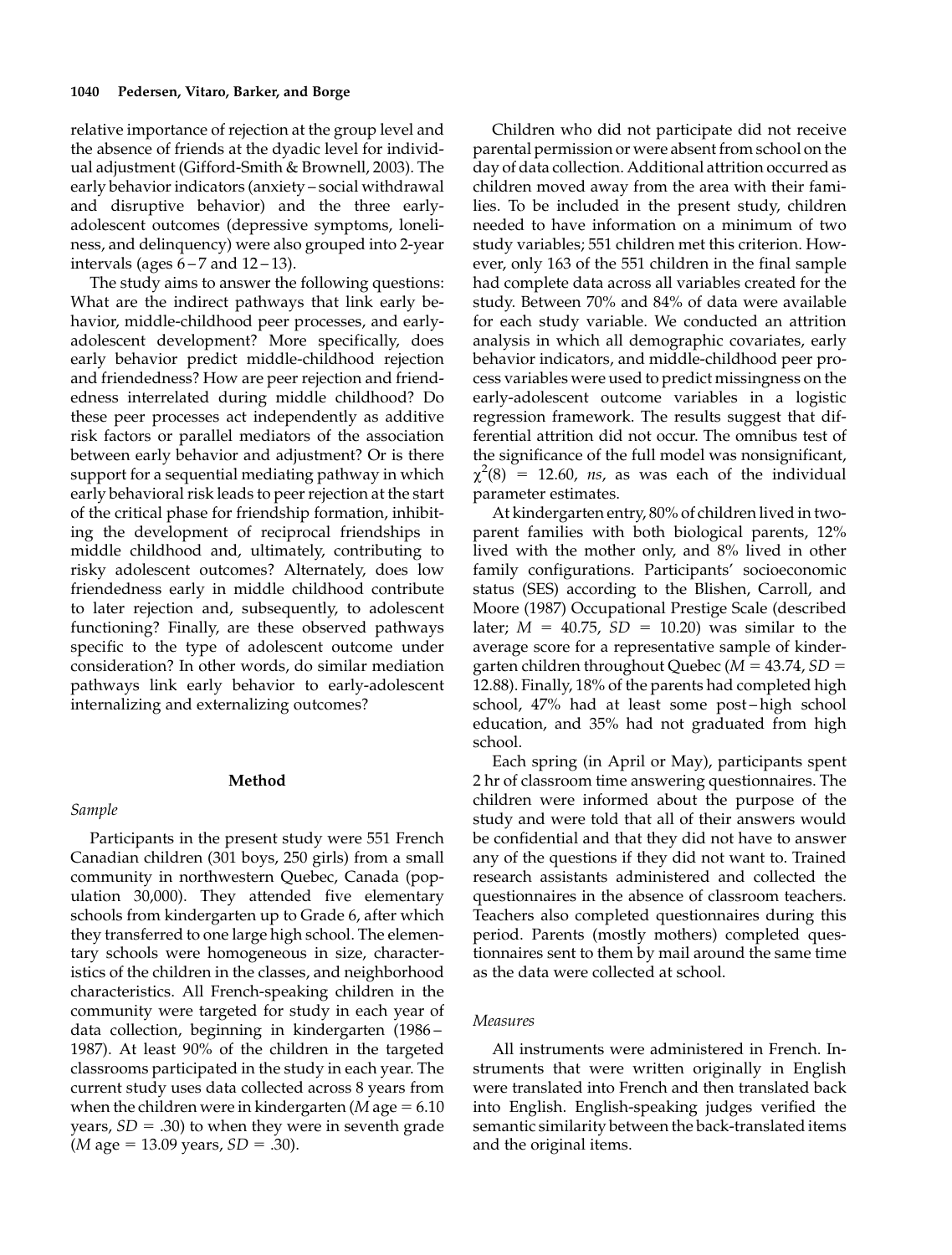Sociodemographicinformation. Mother-reportedmaternal occupation was scored on a continuous scale according to Blishen et al. (1987). This score is based on the average income and average education level associated with occupations in Canada. Maternal occupation scores for each child were averaged across the years of the study in which he or she participated. The mean maternal occupational status across children and waves of data was  $40.75$  ( $SD = 10.20$ ).

Anxiety – social withdrawal. Mothers and teachers rated the children's behavior at ages 6 and 7 using five anxiety – social withdrawal items from the Social Behavior Questionnaire (SBQ; Tremblay et al., 1991). Sample items include ''is solitary'' and ''tends to fear new things and new situations.'' Mothers and teachers indicated whether each item did not apply (0), applied sometimes (1), or applied often (2) to the child. Internal consistency was acceptable, with alphas ranging from .60 to .73 across time and raters. Scores were summed within rater and time; values ranged from 0 and 10 for mother and teacher ratings at each time point.

Mother-rated anxiety – social withdrawal scores at ages 6 and 7 were correlated ( $r = .56$ ,  $p < .001$ ), as were teacher-rated anxiety – social withdrawal scores ( $r =$ .23,  $p < .001$ ). In addition, mean mother-rated and teacher-rated anxiety – social withdrawal scores were correlated ( $r = .25$ ,  $p < .001$ ). Because the correlation between the mean maternal and teacher reports of anxiety – social withdrawal and the stability of teacher-rated anxiety – social withdrawal were low to moderate in size, all analyses presented here were also conducted using only mother-reported values. The results were nearly identical to those obtained when the combined maternal and teacher reports were used. We present the results using the combined scores to maintain consistency with the measurement of disruptiveness, the other early behavioral indicator. The mean value across time and raters was 2.64  $(SD = 1.42)$ .

Disruptive behavior. Mothers and teachers rated children's behavior at ages 6 and 7 using 13 disruptiveness items from the SBQ (Tremblay et al., 1991). The disruptiveness items covered physical aggression, opposition, hyperactivity, and antisociality (i.e., lying, cheating, stealing). Exploratory and confirmatory factor analyses suggested that these items belonged to a single factor for children of this age (Rubin, Moller, & Emptage, 1986; Tremblay, Vitaro, Gagnon, Piché, & Royer, 1992). Mothers and teachers indicated whether each item did not apply (0), applied sometimes (1), or applied often (2) to the child. Internal consistency was high, with alphas of .86 to .89 across time and raters. Values for the summed disruptiveness scores ranged from 0 to 24 for teacher and mother ratings at each time point.

Mother-rated disruptiveness scores at ages 6 and 7 were correlated ( $r = .70$ ,  $p < .001$ ), as were teacherrated disruptiveness scores ( $r = .53$ ,  $p < .001$ ). In addition, mean mother-rated and teacher-rated disruptiveness scores were correlated ( $r = .47$ ,  $p < .001$ ). Values were averaged across time and raters to achieve more stable estimates of disruptiveness  $(M = 5.35, SD = 3.49).$ 

Peer rejection. Children's sociometric status was assessed from ages 8 through 11 through peer nominations. Specifically, names of all children in a given class were handed out to the participants. Two research assistants ensured that all participants recognized the names of all classmates by reading them aloud in front of the class. The children were then asked to circle the names of the three children they liked most (positive nominations) and the three children they liked least (negative nominations). Criteria outlined by Coie, Dodge, and Coppotelli (1982) were used to compute the sociometric status for each participant in each year.

The number of years children were in the rejected category was computed for two 2-year intervals (i.e., ages  $8-9$  and  $10-11$ ). Values ranged from 0 (never rejected) to 2 (rejected at both time points). The mean value across ages 8 and 9 was .25  $SD = .47$ ) and across ages 10 and 11 was .24 ( $SD = .46$ ). Both variables were transformed using an inverse transformation to improve their distributional characteristics (ages 8 – 9:  $M = .87$ ,  $SD = .21$ ; ages  $10 - 11$ :  $M = .88$ ,  $SD = .21$ ).

Please note that because inverse transformations of the peer rejection variables were used, the estimates presented in the results are opposite in sign to those produced by the analyses (i.e., we present the associations between peer rejection and other variables rather than the associations between the inverse of peer rejection and other variables). The signs are reversed for ease of presentation and interpretation of the results.

Friendedness. Children were also asked to nominate up to four best friends in the classroom in each year from ages 8 to 11. For the purposes of this study, only reciprocal friends—when the nominated friend also nominated the target child as one of his or her four best friends (Bukowski & Hoza, 1989)—were used. The mean numbers of reciprocal friends across ages 8 and 9 and across ages 10 and 11 were calculated. Children had an average of 1.05 reciprocal friends across ages 8 and 9 ( $SD = .85$ ) and an average of 1.28 reciprocal friends at ages 10 to 11 ( $SD = 1.00$ ; skewness = .47, kurtosis =  $-$ .57). The vast majority of these friends were of the same sex as the target child.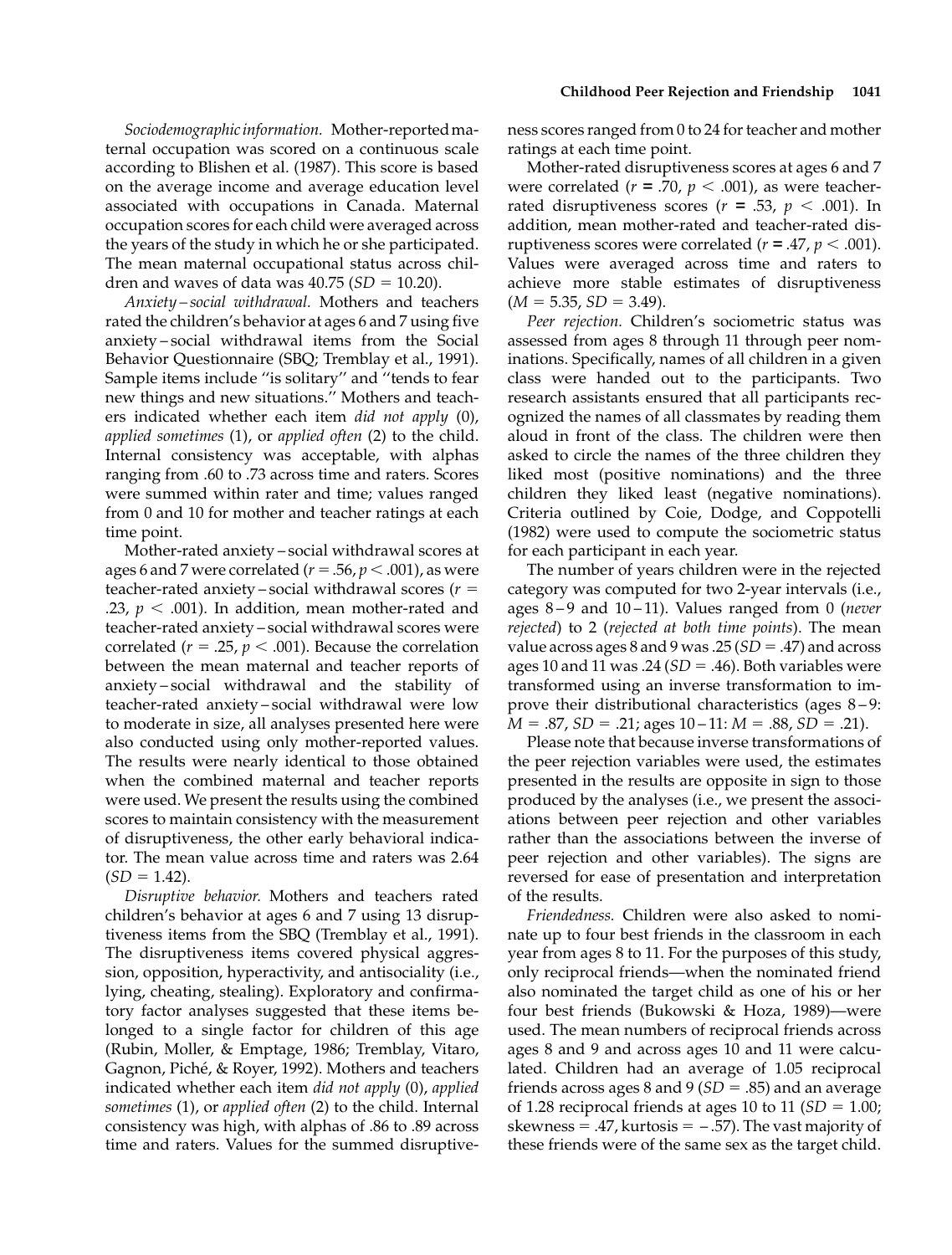# 1042 Pedersen, Vitaro, Barker, and Borge

At each wave, only 1% to 4% of children had one or more reciprocated other-sex friends.

Depressive symptoms. Study participants completed the Children's Depression Inventory (CDI; Kovacs, 1992) at ages 12 and 13. The CDI is a 27-item scale assessing self-reported symptoms of depression. The suicidal ideation item was not used in the current study because of concerns by the school administration. Individual item scores ranged from 0 to 2 with higher ratings indicating more severe symptoms. The CDI has relatively high internal consistency and stability and has been validated using normative and clinic-referred samples (Fundulis et al., 1991). The score on the CDI was calculated by summing the 26 individual item scores at each wave and then taking the mean of these two summed scores  $(M =$ 9.85,  $SD = 6.47$ , skewness = .91, kurtosis = .56). The scale exhibited high internal consistency at each wave  $(\alpha s = .85 \text{ and } .87).$ 

Loneliness – social dissatisfaction. Participants' feelings of loneliness and social dissatisfaction were assessed at ages 12 and 13 using a 16-item self-report measure developed by Asher, Hymel, and Renshaw (1984). This scale has been found to be reliable and valid in other studies (Asher & Wheeler, 1985) and exhibited high internal consistency at each wave of data collection in the current study ( $\alpha s = .75$  and .82). Scores on the loneliness – social dissatisfaction scale were calculated by taking the mean of the items at each wave and the mean of the two average wave scores. The variable was then transformed using a log transformation to improve its distributional characteristics ( $M = .88$ ,  $SD = .28$ ).

Delinquency. Involvement in delinquent behaviors was assessed at ages 12 and 13 using the 25-item Self-Reported Delinquency Questionnaire (SRDQ;

#### Table 1

|  | Bivariate Correlations Among All Study Variables (Age) |  |  |  |  |
|--|--------------------------------------------------------|--|--|--|--|
|--|--------------------------------------------------------|--|--|--|--|

LeBlanc & Fréchette, 1989). The validity of selfreported measures of delinquency and drug use has been documented in several studies (Hindelang, Hirschi, & Weiss, 1981; Klein, 1989). At each time of assessment, the participants reported whether they had been involved in a variety of delinquent behaviors, such as interpersonal violence (e.g., ''Used a weapon during a fight with another person''), vandalism (e.g., ''Broken or destroyed something that did not belong to you''), theft (e.g., ''Taken and kept something in a store without paying''), and substance use (e.g., ''Used marijuana'') over the past 12 months. Response options ranged from never (1) to often (4). In the current study, the SRDQ exhibited high internal consistency across waves ( $\alpha s = .84$  and .92). Scores were averaged within and across waves. The mean delinquency score was then transformed using a log transformation to improve its distributional characteristics  $(M = 1.48, SD = .08)$ .

#### Results

## Bivariate Associations

First, bivariate correlations among all study variables were examined (see Table 1). Relations of sex and maternal occupational prestige with the other study variables support the inclusion of these two variables as covariates in the path models tested in the current study. Girls were less disruptive, less likely to be rejected, and tended to have more reciprocal friends than boys. Girls also reported more depressive symptoms and less delinquency. Maternal occupational status was inversely related to disruptiveness and peer rejection and positively related to friendedness.

| Divariate Correlations zintong zili staag variables (zige) |  |          |          |          |          |          |          |          |          |         |      |
|------------------------------------------------------------|--|----------|----------|----------|----------|----------|----------|----------|----------|---------|------|
|                                                            |  |          | 2        | 3        | 4        | 5        | 6        | 7        | 8        | 9       | 10   |
| 1. Sex $(0 = boys, 1 = girls)$                             |  |          |          |          |          |          |          |          |          |         |      |
| 2. Maternal occupational prestige                          |  | $-0.04$  |          |          |          |          |          |          |          |         |      |
| 3. Disruptiveness $(6-7)$                                  |  | $-0.31*$ | $-0.15*$ |          |          |          |          |          |          |         |      |
| 4. Anxiety-social withdrawal $(6-7)$                       |  | $-0.08$  | $-0.07$  | $0.17*$  |          |          |          |          |          |         |      |
| 5. Peer rejection $(8-9)$                                  |  | $-0.16*$ | $-0.16*$ | $0.38*$  | $0.10*$  |          |          |          |          |         |      |
| 6. Peer rejection $(10-11)$                                |  | $-0.10*$ | $-0.13*$ | $0.32*$  | 0.06     | $0.45*$  |          |          |          |         |      |
| 7. Number of friends $(8-9)$                               |  | $0.10*$  | $-0.01$  | $-0.19*$ | $-0.20*$ | $-0.29*$ | $-0.22*$ |          |          |         |      |
| 8. Number of friends $(10-11)$                             |  | 0.06     | $0.12*$  | $-0.17*$ | $-0.03$  | $-0.29*$ | $-0.31*$ | $0.35*$  |          |         |      |
| 9. Depressive symptoms $(12-13)$                           |  | $0.15*$  | $-0.16*$ | 0.10     | $0.12*$  | 0.05     | $0.10*$  | $-0.18*$ | $-0.13*$ |         |      |
| 10. Loneliness $(12-13)$                                   |  | $-0.03$  | $-0.11*$ | $0.13*$  | $0.12*$  | 0.10     | $0.27*$  | $-0.14*$ | $-0.17*$ | $0.41*$ |      |
| 11. Delinquency $(12-13)$                                  |  | $-0.12*$ | $-0.11*$ | $0.24*$  | $-0.01$  | 0.07     | 0.07     | $-0.01$  | $-0.07$  | $0.39*$ | 0.03 |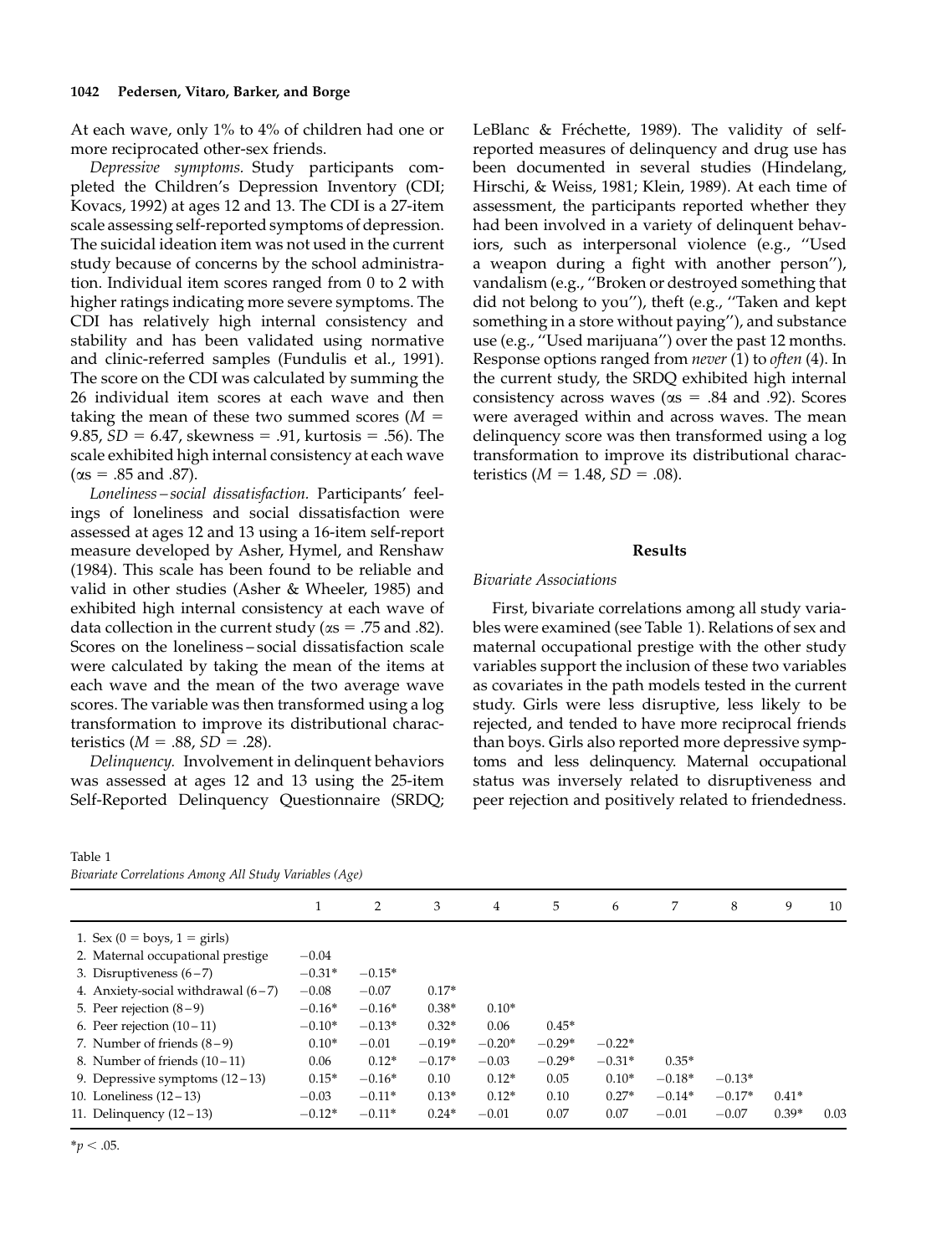Maternal occupational status was also associated with fewer depressive symptoms, less loneliness, and less delinquency.

Associations of early behavior indicators with each other, the middle-childhood peer processes, and early-adolescent outcomes tended to be in the expected directions. Disruptiveness and anxiety – social withdrawal were positively correlated. Furthermore, disruptiveness was positively related to rejection, loneliness, and delinquency and negatively related to friendedness. Anxiety – social withdrawal was positively associated with rejection, depressive symptoms, and loneliness and negatively associated with friendedness.

The middle-childhood peer process variables also tended to be associated with each other and the earlyadolescent internalizing outcomes. Peer rejection at ages 8 – 9 was positively related to rejection at ages 10 – 11. Similarly, friendedness at ages 8 – 9 and 10 – 11 were positively correlated. Peer rejection and friendship were negatively correlated within and across time. For the adolescent outcomes, later rejection was positively related to loneliness. Friendedness at each interval was negatively related to depressive symptoms and loneliness. Finally, depressive symptoms were positively correlated with loneliness and delinquency. Loneliness and delinquency were unrelated.

#### Model Testing

We first used the bivariate correlations among the study variables to test the equivalence of the variance – covariance matrix across the two sexes. Using Mplus 3.11 (Muthén & Muthén, 2004), we tested a two-group model in which the correlations among all study variables except gender were assessed and constrained to be the same for boys and girls. Means and variances were allowed to vary across groups. Missing values were estimated using a full information maximum likelihood method.

## Childhood Peer Rejection and Friendship 1043

The model fit the data well,  $\chi^2(45) = 50.86$ , ns; comparative fit index (CFI) = .99, Tucker-Lewis index (TLI) =  $.98$ , root mean square error of approximation (RMSEA) = .02 (Hu & Bentler, 1999). The nonsignificant chi-square value indicates that this model does not fit significantly worse than the fully saturated model in which all correlations are free to vary across the two groups. This finding indicates that the relations among the study variables are the same for boys and girls.

Next, a series of path models were estimated. Observed variables included in these models were the demographic covariates (sex and maternal occupational prestige), the two early behavioral predictors (disruptiveness and anxiety – social withdrawal), the middle-childhood predictors (rejection and friendedness at ages 8 – 9 and 10 – 11), and the three adolescent outcomes (depressive symptoms, loneliness, and delinquency). Again, missing values were estimated using a full information maximum likelihood method.

Our model-building strategy was to compare the fit of nested models including a fully estimated model and a restricted model. For each outcome, we first tested a full model (see Figure 1). Early disruptiveness and anxiety – social withdrawal (ages 6 – 7) were used to predict peer rejection and friendedness at ages 8 – 9. Each of these age 8 – 9 indicators was, in turn, used to predict to the same indicators at ages 10 – 11. Finally, age  $10-11$  peer rejection and friendedness were used to predict the adolescent outcome. Following the estimation of the full model, the restricted model, in which paths that were not significant at the trend level or better were eliminated to improve model fit, was estimated. We examined the restricted model for evidence of (a) parallel mediation pathways between the early behavioral characteristics and adolescent adjustment separately through peer rejection and friendedness, (b) a sequential mediation pathway through earlier peer rejection and later



Figure 1. The full model: Links among early behavior, middle-childhood peer rejection and friendship, and early-adolescent outcomes.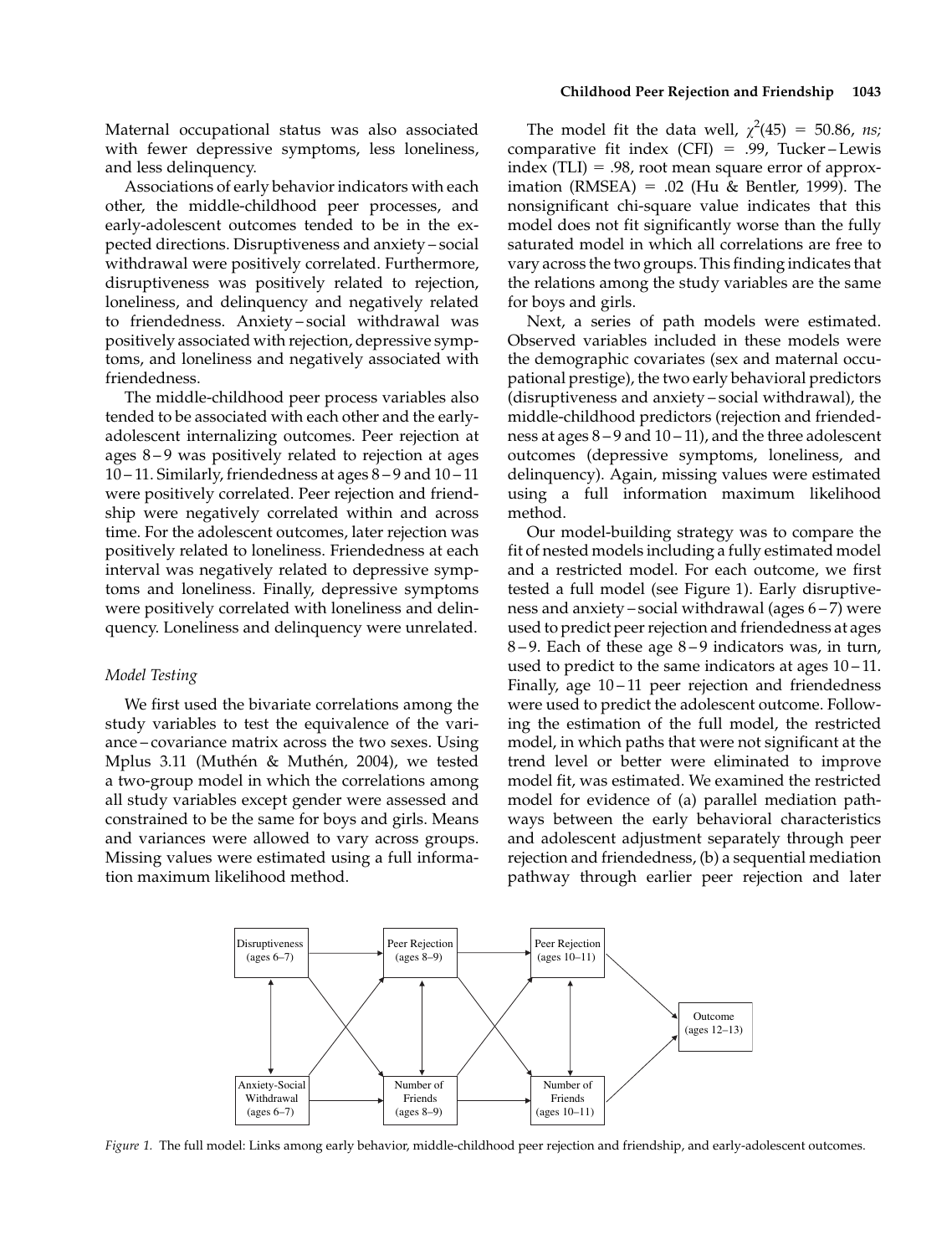friendedness, and (c) an alternate sequential mediation pathway through earlier friendedness and later peer rejection. The results of the full and restricted models are described next.

### Depressive Symptoms

The full model for depressive symptoms did not fit the data well,  $\chi^2(8) = 25.35$ ,  $p < .01$ ; CFI = .96,  $TLI = .80$ , RMSEA = .06. Adding a path linking early disruptiveness to peer rejection at ages  $10-11$ , as suggested by the modification indexes, and trimming the nonsignificant paths in the model improved the fit,  $\chi^2(17) = 26.11$ , ns; CFI = .98, TLI = .95, RMSEA = .03. This analysis revealed significant associations of the demographic covariates with early disruptiveness, peer rejection at ages 8–9, and depressive symptoms. Standardized estimates are reported unless otherwise noted. Boys were more disruptive than girls in early childhood (estimate  $=$  -.32,  $p$   $<$ .001) but reported fewer depressive symptoms in early adolescence (estimate = .15,  $p < .01$ ). Maternal occupational prestige was inversely related to early disruptiveness (estimate =  $-.17$ ,  $p < .01$ ), peer rejection across ages  $8-9$  (estimate =  $-.11$ ,  $p < .05$ ), and adolescent depressive symptoms (estimate  $= -0.13$ ,  $p < .05$ ).

Early behavior was associated with both middlechildhood peer processes (see Figure 2). Early disruptiveness was positively related to peer rejection at ages 8–9 and 10–11 (ages 8–9: estimate = .36,  $p <$ .001; ages 10-11: estimate = .17,  $p < .01$ ) and negatively related to friendedness at ages  $8-9$  (estimate =  $-.16$ ,  $p < .01$ ). Anxiety – social withdrawal, however, was only associated with the number of friends at ages  $8-9$  (estimate =  $-.17, p < .01$ ).

Early-adolescent depression was negatively associated with friendedness at ages  $10-11$  (estimate  $=$ 

 $-$ .13,  $p <$  .05). In contrast, peer rejection at this age interval did not make an independent and direct contribution to the explanation of variance in depressive symptoms.

The analysis also tested the significance of the indirect pathways from the early behavioral predictors to depressive symptoms. One statistically significant pathway was identified. This pathway provided support for the sequential mediation model. Specifically, the indirect pathway from early disruptiveness to depressive symptoms via peer rejection at ages 8-9 and friendedness at ages 10 – 11 was statistically significant (estimate  $= .01$ ,  $p < .05$ ). In addition, the indirect path from early disruptiveness to depressive symptoms via friendedness at ages  $8-9$  and  $10-11$  was significant at the trend level (estimate = .01,  $p < .10$ ). Because there was no direct association between rejection and depressive symptoms—an association that, according to Kenny, Kashy, and Bolger (1998), must be established to assert that rejection mediates the relation between friendedness and depressive symptoms there was no evidence for the alternate sequential mediation model (i.e., early behavior to friendedness at  $8-9$  to rejection at  $10-11$  to adolescent depressive symptoms) or for mediation by peer rejection alone.

#### Loneliness

The full model for loneliness exhibited acceptable fit for the data,  $\chi^2(8) = 16.41$ ,  $p < .05$ ; CFI = .98, TLI = .90, RMSEA  $= .04$ . Adding a path linking early disruptiveness to peer rejection at ages 10 – 11, as suggested by the modification indexes, and trimming the nonsignificant paths in the model improved the fit,  $\chi^2(18)$  = 17.08, ns; CFI = 1.00, TLI = 1.01, RMSEA = .00 (see Figure 3). Associations of sex and maternal



Figure 2. Results of the restricted model for depressive symptoms (standardized estimates).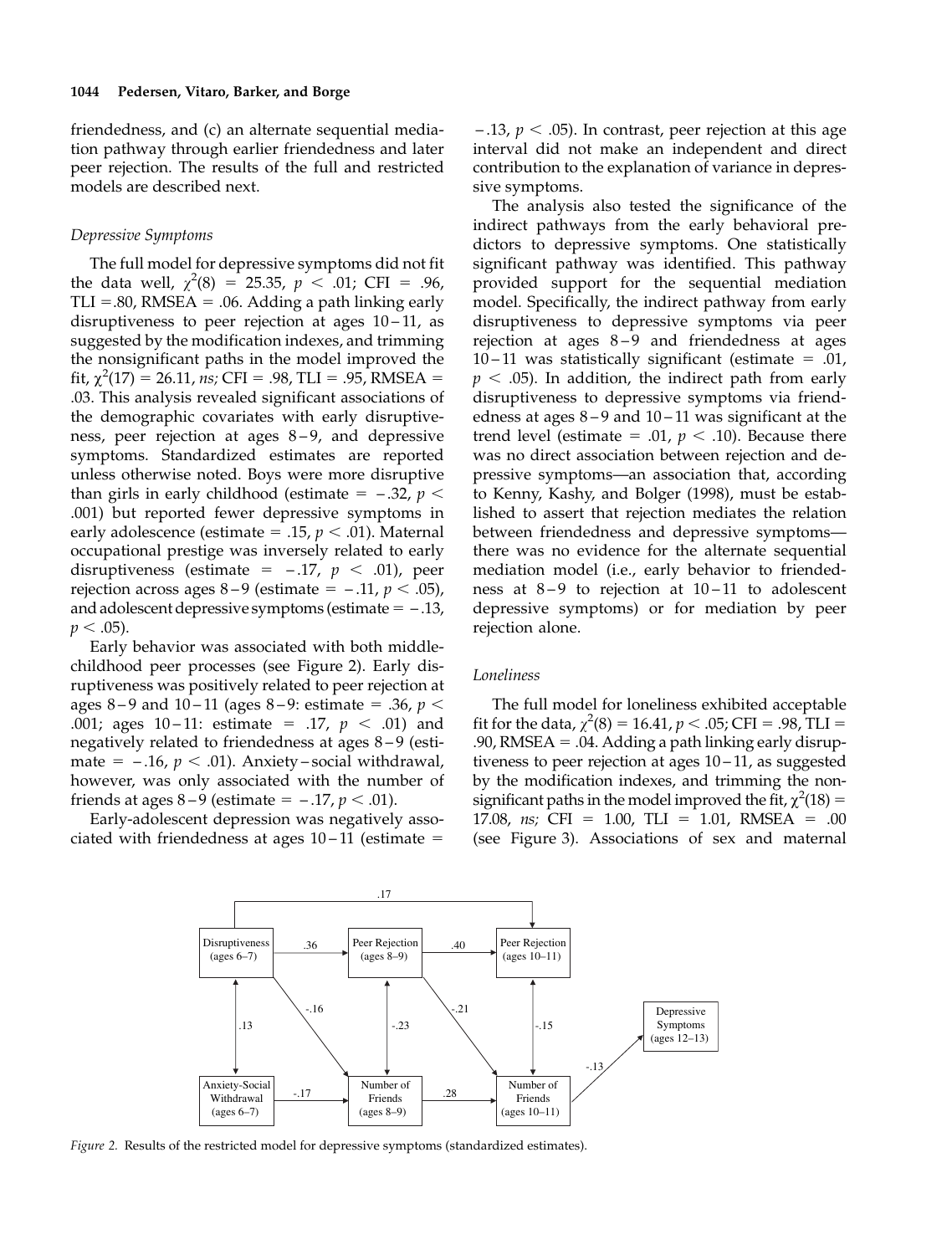occupational prestige with early behavior were nearly identical to those observed in the depressive symptom analysis. In the current analysis, however, sex and maternal occupational prestige were unrelated to the outcome, adolescent loneliness.

As in the depressive symptom analysis, early disruptiveness was positively associated with both peer rejection variables and negatively associated with friendship at ages  $8-9$ . Anxiety-social withdrawal was related only to the number of friends at ages  $8-9$ . Again, the parameter estimates for these associations were virtually identical to those produced in the depressive symptom analysis.

In contrast to depressive symptoms, both age 10 – 11 peer process variables were associated with loneliness. Peer rejection in later middle childhood was positively related to early-adolescent loneliness (estimate = .23,  $p < .001$ ) whereas friendedness was negatively related to loneliness (estimate  $=$  -.11,  $p < .05$ ).

Finally, significant indirect paths linking early behavior to loneliness via the middle-childhood peer processes were observed. These paths provided support both for a single mediator pathway linking early behavior to loneliness via peer rejection and for the sequential mediation pathway. A significant indirect path emerged from disruptiveness to loneliness via peer rejection at ages  $8-9$  and  $10-11$  (estimate = .03,  $p < .01$ ). A trend-level path from disruptiveness to loneliness via peer rejection at ages 8–9 and friendedness at 10 – 11 (i.e., the sequential mediation model) also emerged (estimate = .01,  $p < .10$ ). It should be noted that although this indirect pathway was significant only at the trend level, each of the individual paths composing the pathway was statistically significant, suggesting that we did not have adequate power to detect this effect reliably.

#### Delinquency

The full model for total delinquency exhibited acceptable fit for the data,  $\chi^2(8) = 22.49$ ,  $p < .05$ ;  $CFI = .97$ , TLI = .85, RMSEA = .06. Adding paths linking early disruptiveness to peer rejection at ages  $10 - 11$  and to total delinquency at ages  $12 - 13$ , as suggested by the modification indexes, and trimming the nonsignificant paths in the model improved the fit,  $\chi^2(17) = 22.17$ , ns; CFI = .99, TLI = .97, RMSEA = .02 (see Figure 4). As in the depressive symptom and loneliness analyses, boys exhibited greater disruptiveness, and maternal occupational prestige was inversely related to disruptiveness and earlier peer rejection. Boys also reported more adolescent delinquency (estimate =  $-.24$ ,  $p < .001$ ).

Early disruptiveness was positively associated with both peer rejection variables and negatively associated with friendedness at ages 8 – 9. Anxiety – social withdrawal was related only to the number of friends at ages 8 – 9. The parameter estimates for these associations were virtually identical to those produced in previous two analyses.

In contrast to the internalizing outcomes, neither age 10 – 11 peer process variable was associated with adolescent delinquency. Only early disruptiveness significantly predicted adolescent delinquency (estimate = .19,  $p < .01$ ). Because peer rejection and friendedness were unrelated to delinquency, no indirect paths linking early behavior to delinquency via the middle-childhood peer processes could be estimated.

#### **Discussion**

This is the first study designed to assess the dynamic interplay among two middle-childhood peer



Figure 3. Results of the restricted model for loneliness (standardized estimates).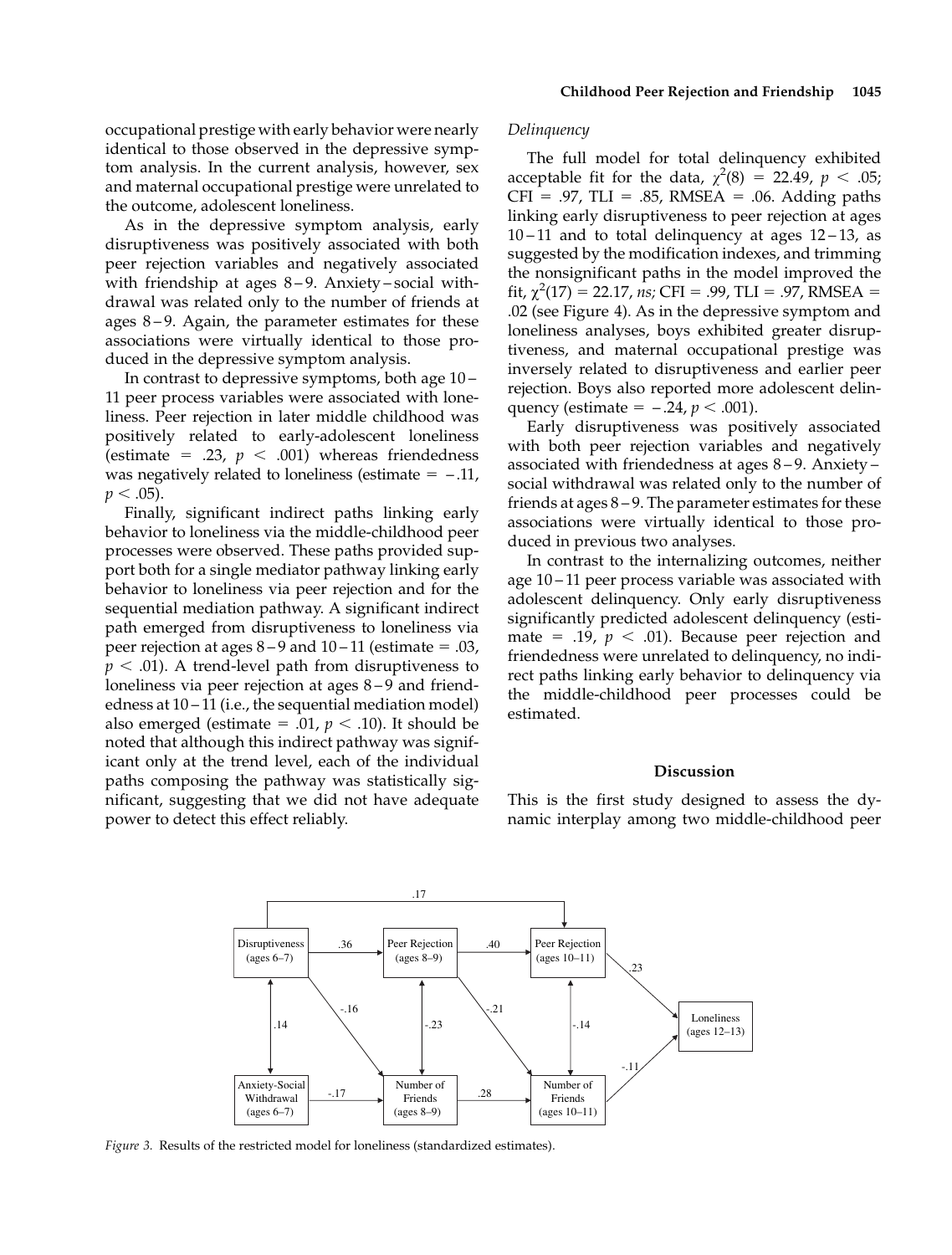

Figure 4. Results of the restricted model for delinquency (standardized estimates).

processes—peer rejection and reciprocal friendedness and their independent and mediated associations with three key developmental outcomes in early adolescence: depressive symptoms, loneliness, and delinquency. The results enhance our understanding of the importance of the timing of middle-childhood rejection and friendedness for early-adolescent adjustment and their specific roles with respect to internalizing and externalizing problems. In the following sections, we summarize and discuss our findings. First, we review the demographic associations with the childhood and adolescent individual adjustment and peer process variables. Next, we use the series of questions raised at the end of the Introduction to guide our discussion of the results of the mediation models we tested. Finally, we describe the study's limitations.

# Demographic Associations With Childhood and Adolescent Adjustment

The associations among the demographic characteristics and other study variables were generally consistent with our expectations. Boys tended to be more disruptive and report more early-adolescent delinquency. Girls reported more early-adolescent depressive symptoms. Few sex differences, however, were observed in the middle-childhood peer processes after adjusting for early behavior. Our findings also support a link between SES and child well-being, although it should be noted that SES was represented by only one indicator, maternal occupational status. Lower occupational status was related to greater childhood disruptiveness and more early-adolescent depression, loneliness, and delinquency. Occupational status was also related to peer rejection, suggesting

that children from more impoverished backgrounds are at heightened risk for rejection and thus for any negative outcomes precipitated by rejection.

# Does Early Behavior Predict Middle-Childhood Peer Relations?

The current study's findings regarding the associations between early behavior and middle-childhood peer processes support our suggestion that earlychildhood behavior sets the stage for the subsequent development of group-level and dyadic peer relations. Disruptiveness was strongly linked to peer rejection and to having fewer friends at ages 8 and 9. Several studies (e.g., Miller-Johnson, Coie, Maumary-Gremaud, Bierman, & Conduct Problems Prevention Research Group, 2002; Snyder, Prichard, Schrepferman, Patrick, & Stoolmiller, 2004) have identified similar links, suggesting that their greater likelihood of rejection puts disruptive children at risk for a host of negative peer-related experiences that affect development, including victimization, deviant peer affiliation, and friendlessness (Boivin & Hymel, 1997; Vitaro et al., 2005).

Also in line with previous studies (e.g., Boivin & Hymel, 1997), early anxiety – social withdrawal was negatively related to the number of childhood friendships—relationships that form the foundation for friendships and romantic partnerships in adolescence and beyond (Masten et al., 1995). Anxiety – social withdrawal was, however, unrelated to peer rejection—a finding that is consistent with the results of previous studies (e.g., Ladd & Troop-Gordon, 2003). Together, the findings for disruptiveness and anxiety – social withdrawal reflect the greater importance of disruptive behavior (relative to anxious and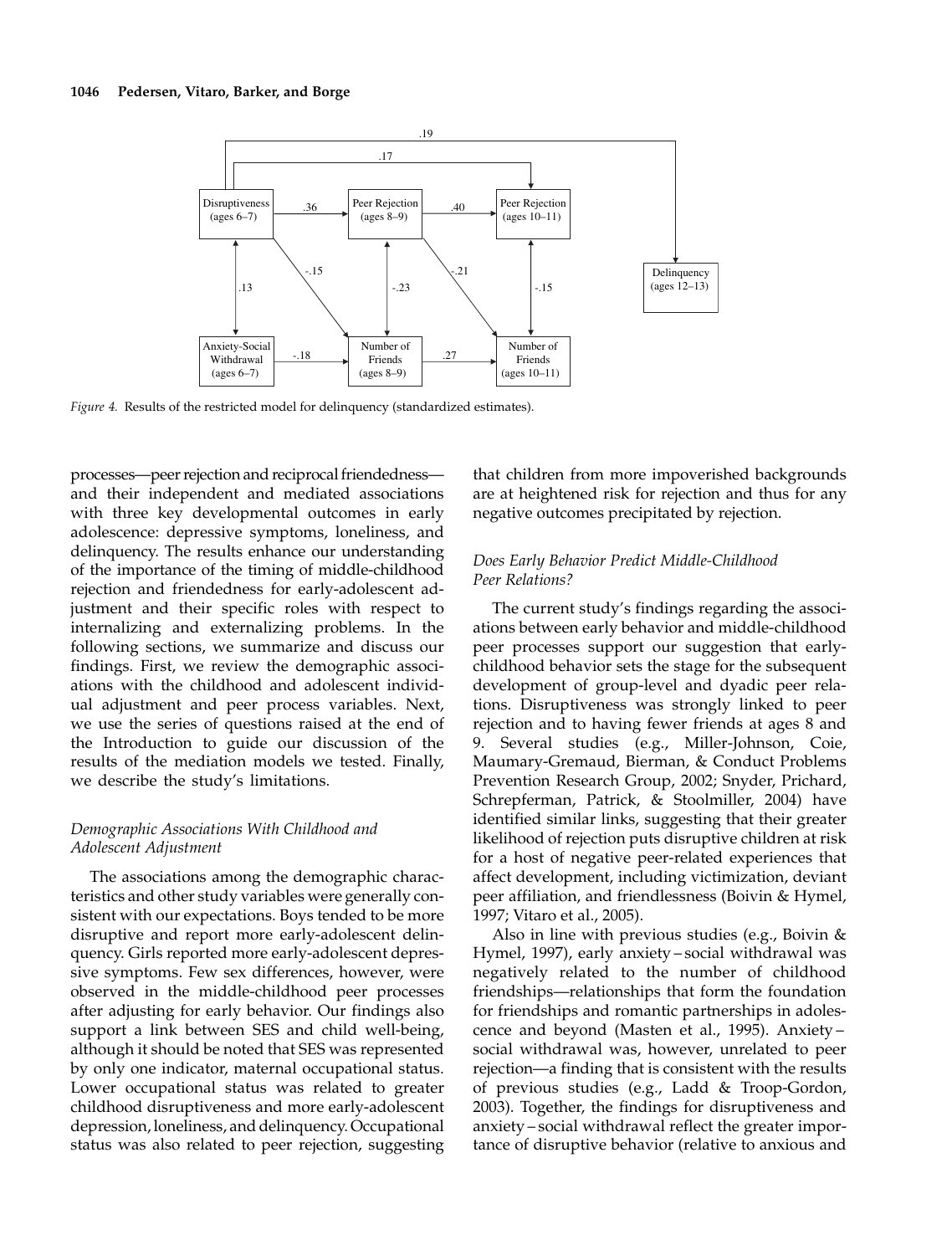socially withdrawn behavior) as a predictor of peer difficulties early in childhood (Younger & Piccinin, 1985). Still, these findings do not rule out the possibility that anxiety – social withdrawal becomes more closely related to rejection as children age. During adolescence, disruptive behaviors may become more normative and appealing as anxious and withdrawn behaviors become less attractive to peers (Younger & Piccinin, 1985).

# How Are Peer Rejection and Friendedness Interrelated in Middle Childhood?

Our results reveal substantial stability in rejection and friendedness despite changes in classroom composition from one year to the next. Indeed, in each model, earlier rejection was the strongest predictor of rejection at ages 10 – 11 and earlier friendedness was the strongest predictor of friendedness at ages 10 – 11. Thus, we can expect that children who experience rejection or low friendedness at the start of middle childhood, perhaps in association with early behavior problems, will be at heightened risk for rejection and low friendedness throughout this developmental stage. These findings are consistent with Brendgen et al. (2001), who found considerable stability in childhood peer acceptance. Furthermore, our findings extend this stability to friendedness, although friendedness appears to be less stable than rejection.

We also found that, although peer rejection at ages 10 – 11 was not predicted by earlier friendedness, friendedness at 10 – 11 was inversely related to earlier rejection. Three mechanisms may explain this temporal ordering of peer rejection and friendedness. First, early rejection may lead children to be denied access to social-skill-building group activities that facilitate friendship formation. In other words, rejected children may be excluded from social activities with classroom peers, such as games on the playground during recess, play dates, and birthday parties, that offer opportunities for friendship formation and the building of interpersonal skills that facilitate friendship formation. Alternately, early rejection may contribute to a sense of learned helplessness on the part of the rejected child that leads the child to cease his or her efforts to make friends. In addition, because of the social ostracism entailed by peer rejection (Hymel, Comfort, Schonert-Reichl, & McDougall, 1996), few classmates are likely to befriend a rejected child once his or her negative reputation is established.

Another possible explanation for this finding related to the measurement of rejection and friendedness should be noted. As described previously, peer rejection was more stable than friendedness in the current study. Therefore, there was less variance left unexplained in the rejection variable than in the friendedness variable. After accounting for the variance in later rejection explained by earlier rejection and disruptiveness, there may have been too little variance remaining for earlier friendedness to predict reliably.

# Do Middle-Childhood Rejection and Friendedness Act as Parallel or Sequential Mediators of the Link Between Early Behavior and Adolescent Adjustment?

The primary goal of the current study was to refine our understanding of the importance of the timing of rejection and friendedness in middle childhood for subsequent adjustment. In general, our findings provide support for the mediating hypothesis suggested by Nangle et al. (2003) with respect to internalizing behaviors. For both depression and loneliness, each of the paths constituting the sequentially mediated pathway from early disruptiveness to peer rejection at ages  $8-9$ , to friendedness at  $10-11$ , and to the outcome at ages 12 – 13 was statistically significant. The overall sequential mediation pathway was also statistically significant for depression and was significant at the trend level for loneliness.

Still, for loneliness, the strongest indirect path from early behavior was via chronic peer rejection. Consistent with Kiesner (2002) and Boivin et al. (1994), rejection in middle childhood was directly related to loneliness. In contrast, early peer rejection was only related to depression indirectly through friendedness in the intervening years. Given the strong correlation between loneliness and depressive symptoms in our data, we were surprised that peer rejection was directly related to loneliness but not depressive symptoms. One possible explanation for this unexpected finding concerns the nature of the loneliness and depressive symptoms measures. The loneliness items were school specific and targeted both loneliness and social dissatisfaction. In contrast, the depression measure tapped general symptoms of poor well-being that were not specific to the school context or peer relations. Other authors have also failed to find an association between childhood rejection and adolescent depression (e.g., Ollendick et al., 1992).

Our results for the delinquency outcome analysis suggest that the sequential mediation pathway observed for the internalizing outcomes does not hold for externalizing outcomes. In contrast to the depressive symptoms and loneliness analyses, the delinquency analysis revealed no evidence of an indirect pathway linking early behavior to adolescent delinquency via middle-childhood peer rejection or friendedness. Indeed, neither rejection nor friendedness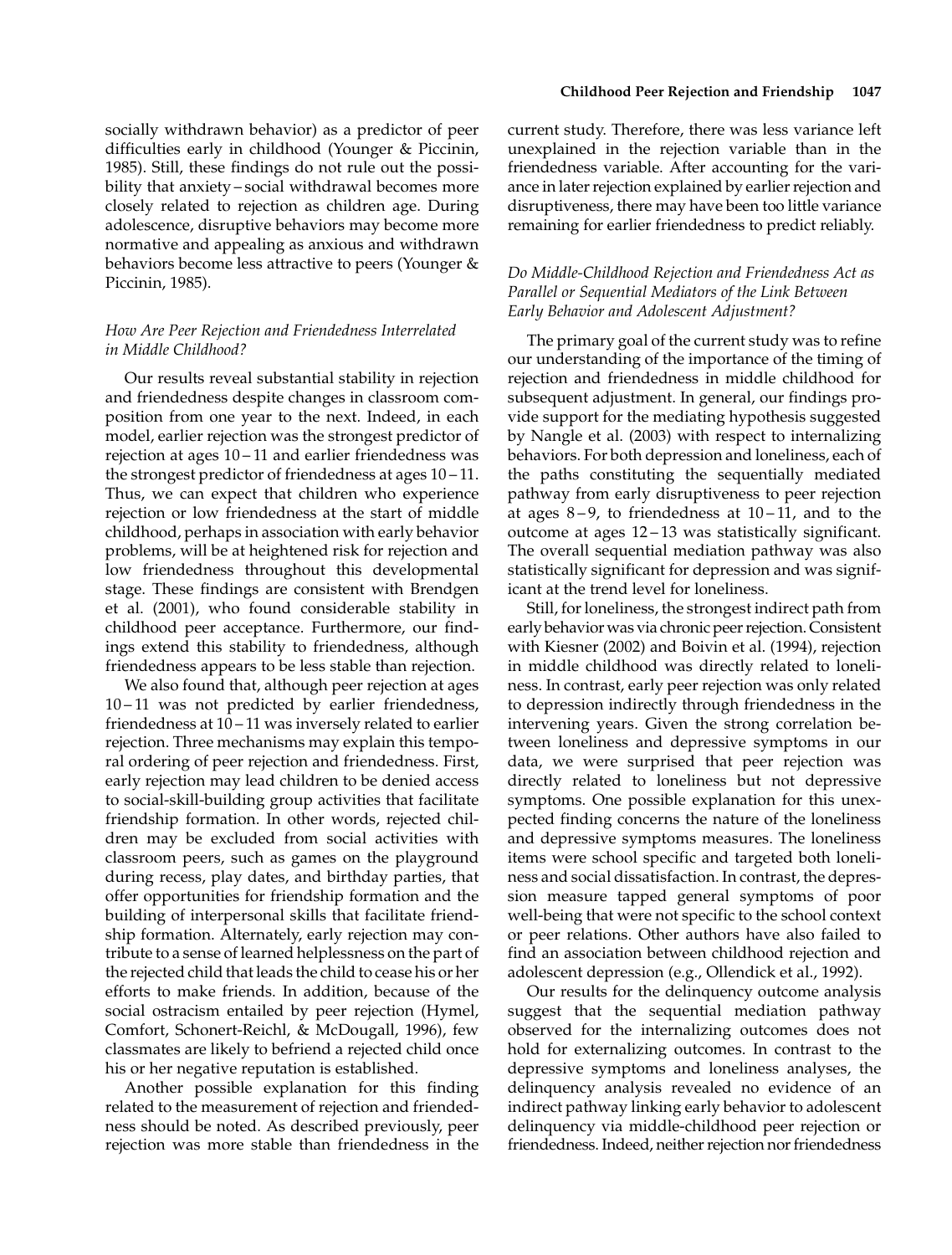was directly associated with adolescent delinquency. Only early disruptiveness significantly predicted this externalizing outcome.

These results are consistent with studies in which peer rejection was found to play no role in the pathway linking early disruptive behavior to externalizing outcomes (Fergusson, Woodward, & Horwood, 1999) and with studies in which friendedness played no beneficial role with respect to this pathway (Ladd & Troop-Gordon, 2003). They are also in line with theoretical models that advocate that personal characteristics are the sole predictors of later antisocial behaviors, with peer experiences playing only an incidental role in this process (Caspi, Elder, & Bem, 1987; Gottfredson & Hirschi, 1991).

Before concluding that peer rejection makes no contribution to later externalizing problems, however, one has to consider the current study's timeframe and the type of externalizing problems that were examined. Previous studies have found no relation between peer rejection and delinquent behaviors or a negative association when (a) this association was examined over the course of early adolescence and (b) the outcome measure included items reflecting acts of minor delinquency and substance use that are fairly common among younger adolescents (Allen et al., 2005; Dishion et al., 1995). Peer rejection may still be positively related to externalizing problems before or after the early adolescent years. Peer rejection may also predict more extreme externalizing behaviors than were assessed in the current study.

Similarly, before concluding that friendedness plays no role in the process linking early behavior to adolescent externalizing problems, one has to consider other aspects of the friendship experience that may contribute to adolescent adjustment (Agnew, 1991; Berndt et al., 1999; Bukowski, Brendgen, & Vitaro, in press). Other possible friendship-related mediators include exposure to deviant friends and subsequent deviancy training and modeling or low friendship quality and subsequent coercive processes. These additional peer experiences were not, however, included in the present study. In future studies, friend characteristics, such as deviancy, should be investigated as possible mediators of the link between early behavior and later externalizing problems before concluding that early behavior only predicts adolescent delinquency directly.

## Limitations of the Current Study

Several issues limit our ability to interpret and draw causal conclusions from the current study's findings. First, we examined depressive symptoms and loneliness in separate analyses even though they are both part of the same broad spectrum of internalizing problems. We chose to examine and report our findings for these outcomes separately because depressive symptoms and loneliness are most often examined separately in the extant literature. Because depressive symptoms and loneliness are interrelated, however, we also tested a full model in which both outcomes were included. The direction and magnitude of the parameter estimates from the combined model did not differ from those identified in the separate models. This finding supported our decision to report the results of the separate analyses.

Second, although friendedness was related to both internalizing outcomes, these associations were small to moderate in size. It is possible that characteristics of the friends or the quality of the friendships moderated the association between the quantity of friends in middle childhood and adolescent adjustment. Some children may be involved in friendships that provide no developmental benefits or that are detrimental to development. Indeed, friendships can be associated with negative outcomes even when friends are well adjusted and friendship quality is high. For example, internalizing symptoms may be reinforced by dyadic interactions with well-adjusted friends whose sympathetic responses reward the internalizing behavior (Deater-Deckard, 2001; Heller & Tanaka-Matsumi, 1999) or by interactions with equally maladjusted friends who model and reinforce inappropriate behaviors and attitudes (Rose, 2002). In other words, the beneficial effects of friendship may be qualified by friends' characteristics and the nature of the friends' interactions. Unfortunately, we could not investigate the role played by friendship quality in the current study because a reliable measure of friendship quality in middle childhood was not available at the time the study was conducted. This line of research should be followed up in future studies using currently available measures of friendship quality.

Another unaddressed friendship characteristic that may affect the strength of the association between friendedness and internalizing symptoms is friendship stability. To the degree that children's friendships remain stable over many years, the interpersonal processes that contribute to individual outcomes, such as depression and loneliness, may be reinforced and strengthened. The association between friendedness and individual outcomes among children who cannot or do not have the opportunity to form stable friendships may be weaker than among children with long-term friendships. Shorter term friendships may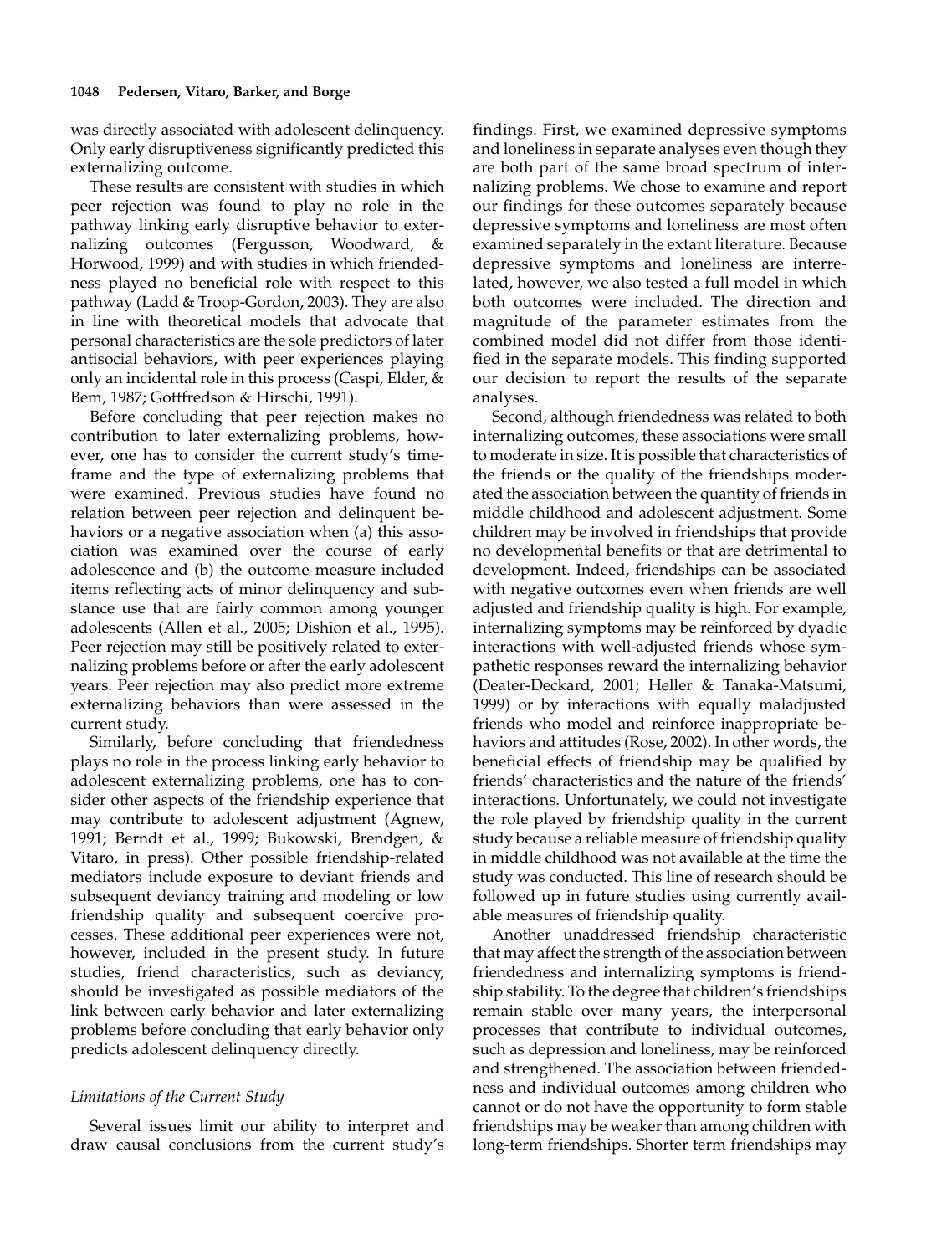Third, as in many long-term longitudinal studies, our data set has a high rate of missing data. Only about 30% of the study children have data for every variable. To the degree that the most troubled youth are also the most likely to have dropped out of the study, these missing data may have resulted in constrained variance on the outcome variables. Our attrition analysis, however, revealed no evidence that missingness on the early-adolescent outcome variables was predicted by any other study variable.

Finally, the present study used an ethnically homogenous sample of French Canadian children. It is unclear, therefore, whether these findings are applicable to a broad range of children from diverse backgrounds and communities. Future studies should address this limitation, examining the processes relating behavior, childhood peer rejection and friendship, and adolescent adjustment within and across different samples of youth.

# Summary and Conclusions

Our findings suggest that the developmental consequences of risky peer processes are not limited to childhood. Early behavior problems appear to set the stage for peer rejection and low friendedness, which may then set youth on a trajectory toward internalizing difficulties, including elevated levels of depressed mood and feelings of loneliness. Consistent with Bagwell, Newcomb, and Bukowski (1998), we found that the nature of the associations of rejection and friendship with adolescent functioning differed depending on the targeted outcome. For loneliness, the strongest pathway from early behavior to adolescent adjustment was via peer rejection alone. For both internalizing outcomes, however, evidence for the sequential mediation model was observed, emphasizing the sequential role played by peer rejection and friendedness in middle childhood. In contrast, only a direct link between early behavior problems and early-adolescent delinquency was observed. There was no evidence of parallel or sequential mediation by childhood peer rejection and friendedness for this externalizing outcome. In sum, our findings indicate that although both rejection and friendship are predicted by early behavior problems, early peer rejection appears to prohibit the development of close, reciprocal friendships during the critical middlechildhood period for friendship formation—setting

the stage for internalizing, but not externalizing, problems in early adolescence.

## References

- Agnew, R. (1991). The interactive effects of peer variables on delinquency. Criminology, 29, 47 – 72.
- Alexander, C., Piazza, M., Mekos, D., & Valente, T. (2001). Peers, schools, and adolescent cigarette smoking. Journal of Adolescent Health, 29, 22 – 30.
- Allen, J. P., Porter, M. R., McFarland, F. C., Marsh, P., & McElhaney, K. (2005). The two faces of adolescents' success with peers: Adolescent popularity, social adaptation, and deviant behavior. Child Development, 76, 747 – 760.
- Asher, S. R., Hymel, S., & Renshaw, P. D. (1984). Loneliness in children. Child Development, 55, 1456 – 1464.
- Asher, S. R., & Paquette, J. A. (2003). Loneliness and peer relations in childhood. Current Directions in Psychological Science, 12, 75 – 78.
- Asher, S. R., Parker, J. G., & Walker, D. L. (1996). Distinguishing friendship from acceptance: Implications for intervention and assessment. In W. M. Bukowski, A. F. Newcomb, & W. W. Hartup (Eds.), The company they keep: Friendship in childhood and adolescence (pp. 366 – 405). New York: Cambridge University Press.
- Asher, S. R., & Wheeler, V. A. (1985). Children's loneliness: A comparison of rejected and neglected peer status. Journal of Consulting and Clinical Psychology, 53,  $500 - 505.$
- Bagwell, C. L., Newcomb, A. F., & Bukowski, W. M. (1998). Preadolescent friendship and peer rejection as predictors of adult adjustment. Child Development, 69, 140-153.
- Berndt, T. J. (2004). Children's friendships: Shifts over a half-century in perspectives on their development and their effects. Merrill-Palmer Quarterly, 50, 206 – 223.
- Berndt, T. J., Hawkins, J. A., & Jiao, Z. (1999). Influences of friends and friendships on adjustment to junior high school. Merrill-Palmer Quarterly, 45, 13 – 41.
- Blishen, B. R., Carroll, W. K., & Moore, C. (1987). The 1981 socioeconomic index for occupations in Canada. Canadian Review of Sociology and Anthropology, 24, 465 – 488.
- Boivin, M., & Hymel, S. (1997). Peer experiences and social self-perceptions: A sequential model. Developmental Psychology, 33, 135 – 145.
- Boivin, M., Hymel, S., & Hodges, V. E. (2001). Toward a process view of peer rejection and harassment. In J. Juvonen & S. Graham (Eds.), Peer harassment in school: The plight of the vulnerable and victimized (pp. 265 – 289). New York: Guilford.
- Boivin, M., Poulin, F., & Vitaro, F. (1994). Depressed mood and peer rejection in childhood. Development and Psychopathology, 6, 483 – 498.
- Boivin, M., Vitaro, F., & Poulin, F. (2005). Peer relationships and the development of aggressive behavior in early childhood. In R. E. Trembay, W. W. Hartup, & J. J. Archer (Eds.), Developmental origins of aggression (pp. 376 – 397). New York: Guilford.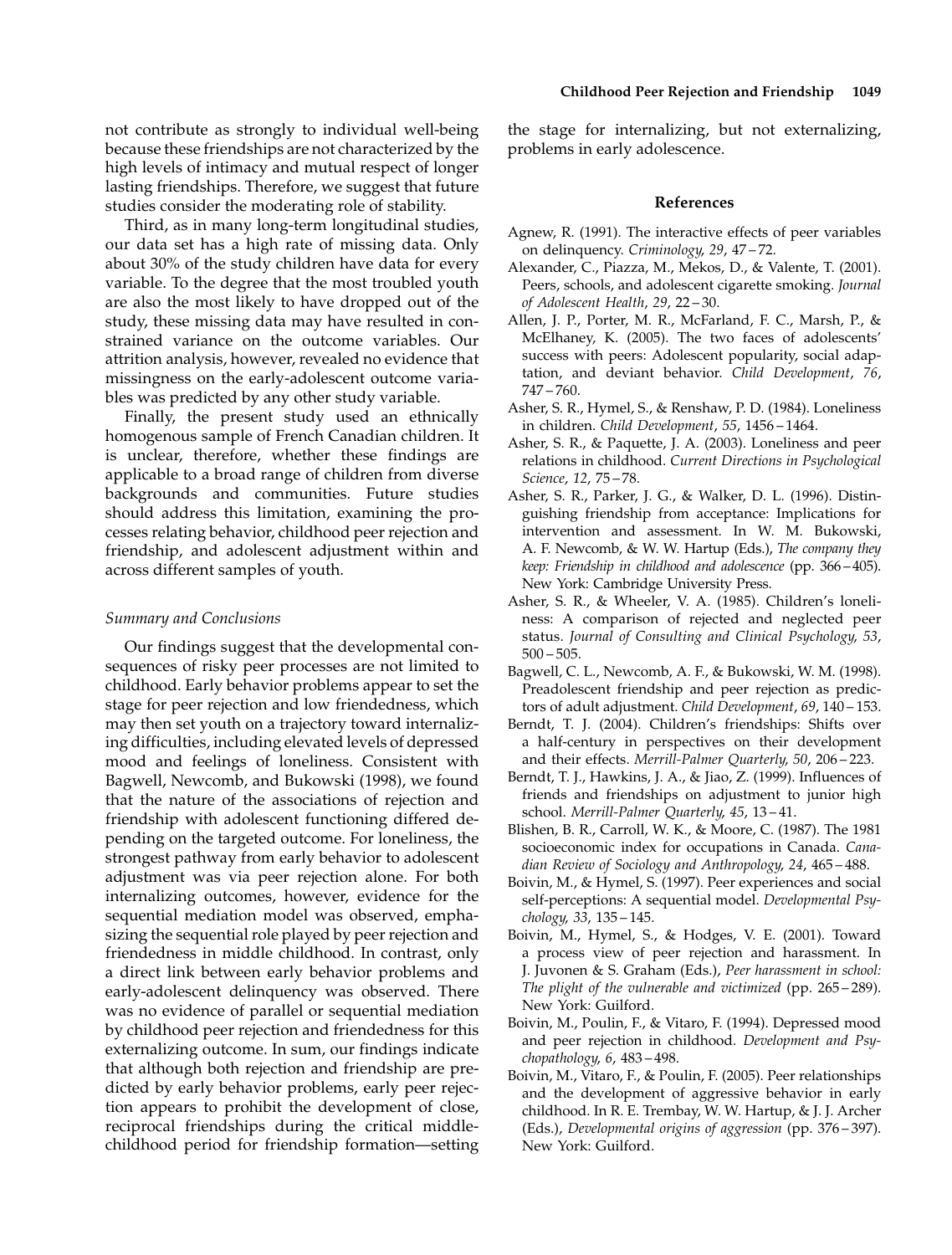#### 1050 Pedersen, Vitaro, Barker, and Borge

- Brendgen, M., Vitaro, F., Bukowski, W. M., Doyle, A. B., & Markiewicz, D. (2001). Developmental profiles of peer social preference over the course of elementary school: Associations with trajectories of externalizing and internalizing behavior. Developmental Psychology, 37, 308 – 320.
- Bukowski, W. M., Brendgen, M., & Vitaro, F. (2007). Peers and socialization: Effects on externalizing and internalizing problems. In J. Grusec & P. Hastings (Eds.), Handbook of socialization: Theory and research (pp. 355 – 381). New York: Guilford.
- Bukowski, W. M., & Hoza, B. (1989). Popularity and friendship: Issues in theory, measurement, and outcome. In T. Berndt & G. Ladd (Eds.), Peer relationships in child development (pp. 15-45). New York: Wiley.
- Bukowski, W. M., Pizzamiglio, M. T., Newcomb, A. F., & Hoza, B. (1996). Popularity as an affordance of friendship: The link between group and dyadic experiences. Social Development, 5, 189 – 202.
- Caspi, A., Elder, G. H., & Bem, D. J. (1987). Moving against the world: Life-course patterns of explosive children. Developmental Psychology, 23, 308 – 313.
- Coie, J. D., & Dodge, K. A. (1998). Aggression and antisocial behavior. In W. Damon & N. Eisenberg (Eds.), Handbook of child psychology: Vol. 3. Social, emotional, and personality development (5th ed., pp. 779 – 862). New York: Wiley.
- Coie, J. D., Dodge, K. A., & Coppotelli, H. (1982). Dimensions and types of social status: A cross-age perspective. Developmental Psychology, 18, 557 – 570.
- Deater-Deckard, K. (2001). Annotation: Recent research examining the roles of peer relationships in the development of psychopathology. Journal of Child Psychology and Psychiatry, 42, 565 – 579.
- Demir, M., & Urberg, K. A. (2004). Friendship and adjustment among adolescents. Journal of Experimental Child Psychology, 88, 68 – 82.
- DeRosier, M. E., Kupersmidt, J. B., & Patterson, C. J. (1994). Children's academic and behavioral adjustment as a function of the chronicity and proximity of peer rejection. Child Development, 65, 1799 – 1813.
- Dishion, T. J., Capaldi, D. M., Spracklen, K. M., & Li, F. (1995). Peer ecology of male adolescent drug use. Development and Psychopathology, 7, 803 – 824.
- Fergusson, D. M., Woodward, L. J., & Horwood, L. J. (1999). Childhood peer relationship problems and young people's involvement with deviant peers in adolescence. Journal of Abnormal Child Psychology, 27, 357 – 370.
- Fundulis, T., Berney, T. P., Kolvin, O., Famuyiva, O. O., Barrett, T., Bhate, S., et al. (1991). Reliability and validity of two rating scales in the assessment of childhood depression. British Journal of Psychiatry, 159, 36 – 40.
- Gifford-Smith, M. E., & Brownell, C. A. (2003). Childhood peer relationships: Social acceptance, friendships, and peer networks. Journal of School Psychology, 41, 235 – 284.
- Gottfredson, M. R., & Hirschi, T. (1991). Three facts and their implications for research on crime. In G. Albrecht, O. Hans-Uwe, S. Karstedt-Henke, & K. Bollert (Eds.), Social prevention and the social sciences: Theoretical con-

troversies, research problems, and evaluation strategies (pp. 525 – 535). Oxford, UK: Walter De Gruyter.

- Heller, M. C., & Tanaka-Matsumi, J. (1999). A sequential analysis of depressive behaviors within adolescent peer interactions. Journal of Psychopathology and Behavioral Assessment, 21, 249 – 273.
- Hindelang, M. J., Hirschi, T., & Weiss, J. (1981). Measuring delinquency. Beverly Hills, CA: Sage.
- Hu, L., & Bentler, P. M. (1999). Cutoff criteria for fit indexes in covariance structure analysis: Conventional criteria versus new alternatives. Structural Equation Modeling, 6,  $1 - 55$ .
- Hymel, S., Comfort, C., Shonert-Reichl, K., & McDougall, P. (1996). Academic failure and school dropout: The influence of peers. In J. Juvonen & K. R. Wentzel (Eds.), Social motivation: Understanding children's school adjustment. Cambridge studies in social and emotional development (pp. 313 – 345). New York: Cambridge University Press.
- Kenny, D. A., Kashy, D. A., & Bolger, N. (1998). Data analysis in social psychology. In D. T. Gilbert, S. T. Fiske, & G. Lindzey (Eds.), The handbook of social psychology (pp. 233 – 265). New York: McGraw-Hill.
- Kiesner, J. (2002). Depressive symptoms in early adolescence: Their relations with classroom problem behavior and peer status. Journal of Research on Adolescence, 12, 463 – 478.
- Klein, M. W. (1989). Cross-national research in self-reported crime and delinquency. Dordrecht, Netherlands: Kluwer.
- Kovacs, M. (1992). Children's Depression Inventory (CDI) manual. Toronto, Canada: Multi-Health Systems.
- Lacourse, E., Nagin, D. S., Tremblay, R. E., Vitaro, F., & Claes, M. (2003). Developmental trajectories of boys delinquent group membership and facilitation of violent behaviors during adolescence. Development and Psychopathology, 15, 183 – 197.
- Ladd, G. W. (2006). Peer rejection, aggressive or withdrawn behavior, and psychological maladjustment from ages 5 to 12: An examination of four predictive models. Child Development, 77, 822 – 846.
- Ladd, G. W., & Troop-Gordon, W. (2003). The role of chronic peer difficulties in the development of children's psychological adjustment problems. Child Development, 74, 1344 – 1367.
- Laird, R. D., Jordan, K. Y., Dodge, K. A., Pettit, G. S., & Bates, J. E. (2001). Peer rejection in childhood, involvement with antisocial peers in early adolescence, and the development of externalizing behavior problems. Development and Psychopathology, 13, 337 – 354.
- LeBlanc, M., & Fréchette, M. (1989). Male criminal activity from childhood through youth: Multilevel and developmental perspective. New York: Springer-Verlag.
- Lopez, C., & DuBois, D. L. (2005). Peer victimization and rejection: Investigation of an integrative model of effects on emotional, behavioral, and academic adjustment in early adolescence. Journal of Clinical Child and Adolescent Psychology, 34, 25 – 36.
- Masten, A. S., Coatsworth, J. D., Neeman, J. D., Gest, S. D., Tellegen, A., & Garmezy, N. (1995). The structure and